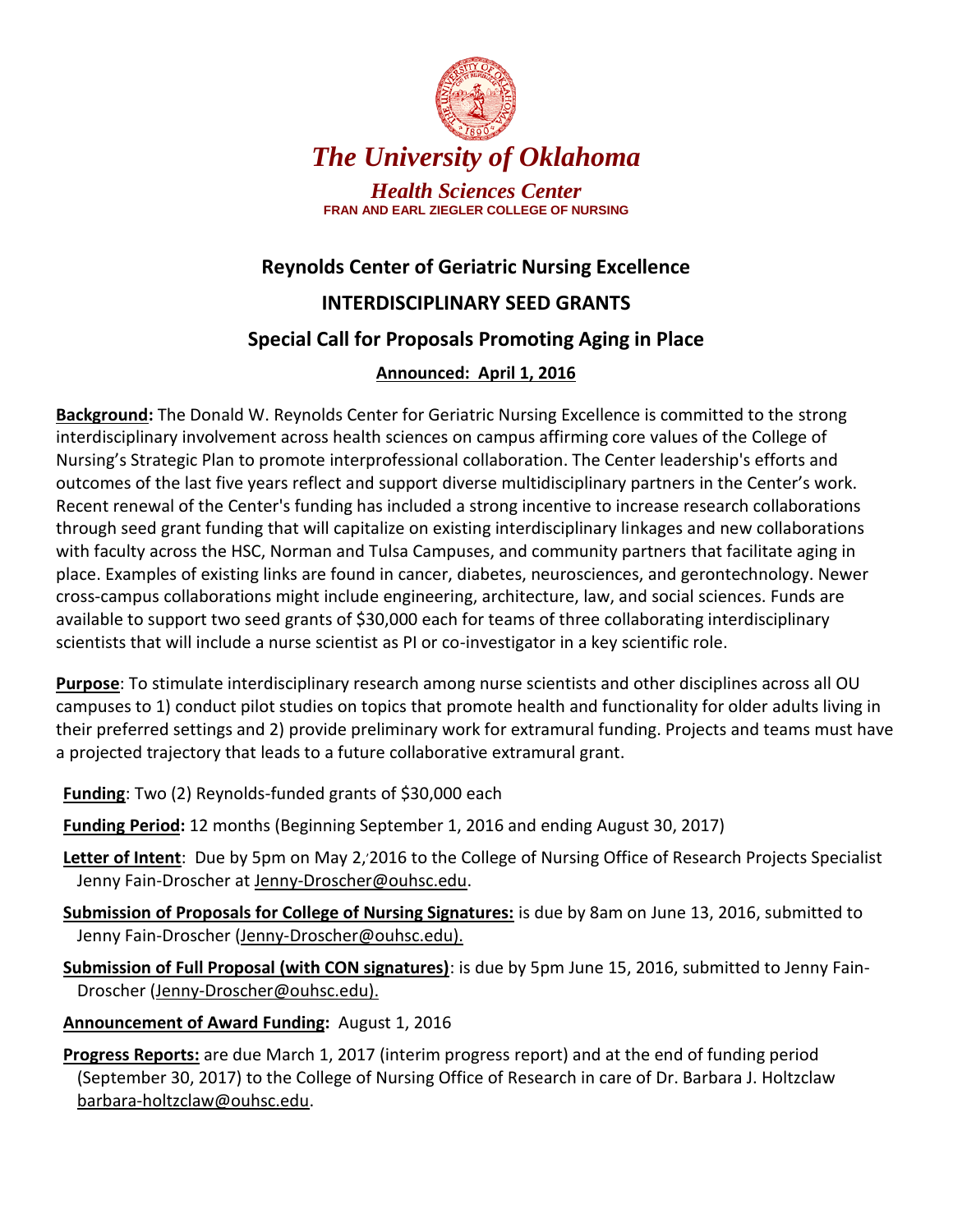#### **Eligibility Criteria**:

- The Principal Investigator submitting an application must hold a full-time faculty appointment at the applicant or a partnering institution.
- Proposals must include a nurse faculty member in a key scientific role [Principal Investigator need not be a nurse, but in that case the nurse must be a coinvestigator or co-PI].
- Proposals must include key scientific roles for a team of at least 3 disciplines as coinvestigators.
- Proposals must explain how each collaborating coinvestigator's scientific expertise contributes to the project Mentorship of strong junior candidates by senior investigators is encouraged.
- Interdisciplinary team members can be members of OUHSC affiliated academic partner institutions and community organizations if they meet qualifications to carry out their part of the study.
- Team members must demonstrate commitment to disseminate, publish, and present findings with coinvestigators.
- Team members will meet regularly with Reynolds Center Seed Grant Project Director to update their progress.

#### **Application Procedure:**

- 1) A letter of intent is required that includes the following:
	- a. A 500 word abstract describing of the proposed project. It should address: (1) Significance of the problem, (2) Purpose and specific aims, (3) Methods (design, sample, variables) and plan for data analysis.
	- b. List of interdisciplinary coinvestigators that describe the contribution of each investigator to the project.
	- c. NIH biographical sketch of each coinvestigator that includes a personal statement relevant to this proposal, experience, publications, and current/past funding.
	- d. All LOI's are due by 5pm on May 2, 2016 to the College of Nursing Office of Research Projects Specialist Jenny Fain-Droscher at Jenny-Droscher@ouhsc.edu.
- 2) The Advisory panel will review Letters of Intent and identify those most relevant and promising. Full applications including specific aims, impact, significance, preliminary work, and methods, will be requested based on this review. Invitations for full applications will be sent within 1-2 weeks from LOI submission
- 3) The entire proposal (including the budget and budget justification) for College of Nursing signatures is due by 8am on June 13, 2016 to Jenny Fain-Drosher. (Jenny-Droscher@ouhsc.edu).
- 4) The final proposal, including the College of Nursing internal processing form, must be received by 5pm June 15, 2016 to Jenny Fain-Droscher (Jenny-Droscher@ouhsc.edu).
- 5) Investigators may provide a list of 2-3 individuals who could serve as either a content or methodological expert on the advisory panel.

#### **Proposal Review Criteria: Evidence of IRB approval must be submitted prior to the transfer of funds**

- 1) Full 6-page proposals will be reviewed and scored by an Advisory panel of internal and extramural interdisciplinary scientists. Proposals will be scored using the following criteria:
	- a) Significance of the work
	- b) Novelty/innovation of the research idea
	- c) Relevance of the proposed study to factors directly or indirectly affecting or related to aging in place.
	- d) Evidence of a genuine collaboration between coinvestigators that builds on the strengths of investigators and their disciplines.
	- e) Justification of potential for the project to lead to future external funding explaining how proposed research supports key areas or priorities of targeted funding agency.